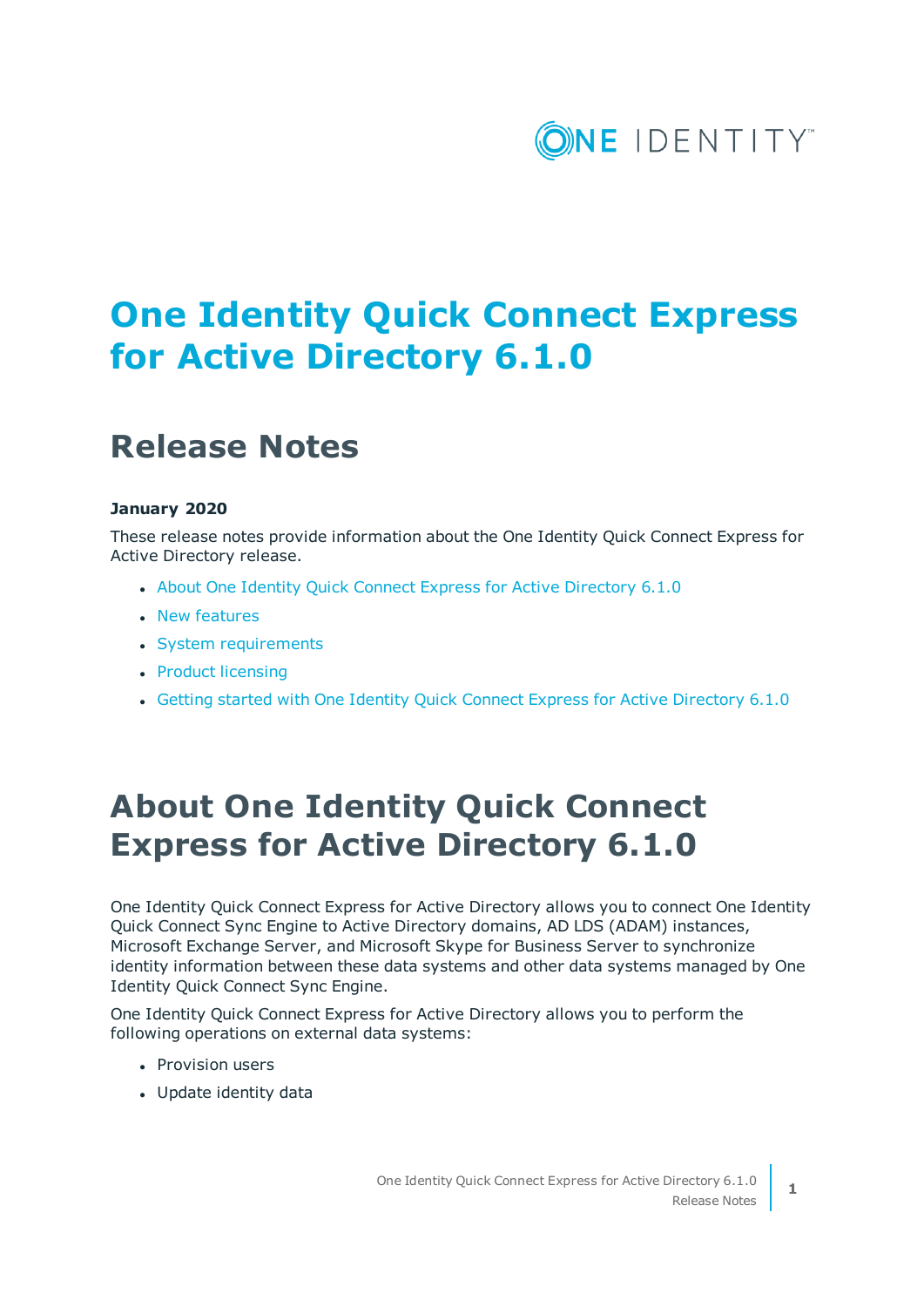- Deprovision users
- Synchronize passwords between two Active Directory domains or from a source Active Directory domain to another connected system
- Synchronize SID history between two Active Directory domains

One Identity Quick Connect Express for Active Directory 6.1.0 is a minor release, with enhanced features and functionality. See New [features.](#page-1-0)

### <span id="page-1-0"></span>**New features**

New features in One Identity Quick Connect Express for Active Directory 6.1.0:

- Support to the latest Microsoft Windows Server operating systems
- Support to the latest .Net version
- Support to TLS v1.2

### **Known issues**

The following is a list of issues, including those attributed to third-party products, known to exist at the time of release.

#### **Table 1: Known issues**

| Known issue                                                                                                                                                                            | Issue ID |  |  |  |
|----------------------------------------------------------------------------------------------------------------------------------------------------------------------------------------|----------|--|--|--|
| Unexpected behavior when you use an attribute of type "String, Object<br>Reference" provided by the Exchange Server Connector to update data in<br><b>Exchange Server:</b>             |          |  |  |  |
| Quick Connect updates data in Exchange Server each time you run the<br>synchronization workflow step that includes the attribute, even through no<br>data synchronization is required. |          |  |  |  |
| This issue only occurs if all of the following is true:                                                                                                                                |          |  |  |  |
| • You synchronize data from a source string attribute to the target<br>attribute of type "String, Object Reference" provided by the Exchange<br>Server Connector.                      | 283492   |  |  |  |
| • The source string attribute value can take a number of formats,<br>including Canonical DN.                                                                                           |          |  |  |  |
| • The source string attribute value is specified in any other format except<br>Canonical DN.                                                                                           |          |  |  |  |
| For example, this issue may manifest itself when you do the following:                                                                                                                 |          |  |  |  |

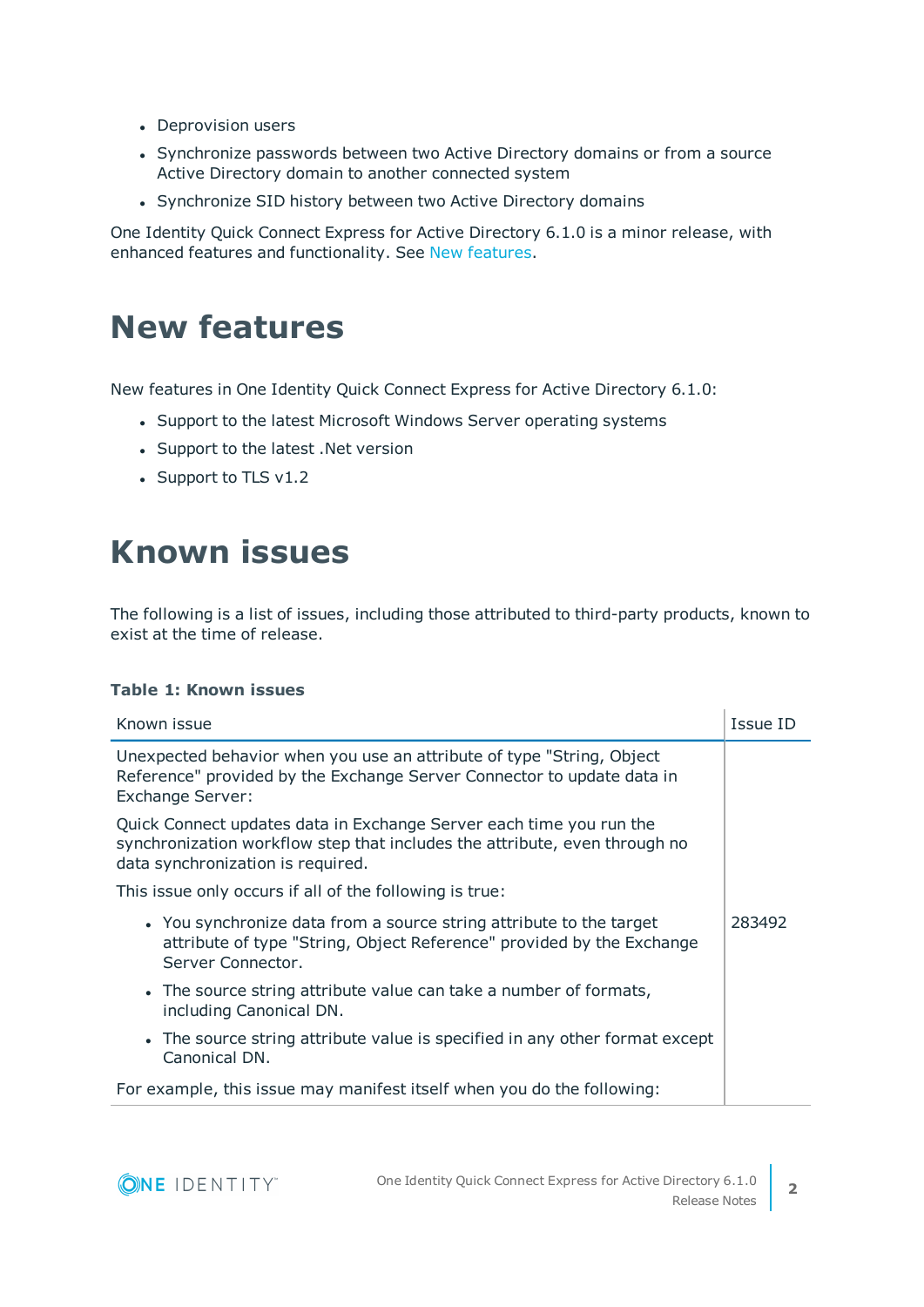|               | Known issue                                                                                                                                                                                                                                                                                                                                    | Issue ID |
|---------------|------------------------------------------------------------------------------------------------------------------------------------------------------------------------------------------------------------------------------------------------------------------------------------------------------------------------------------------------|----------|
|               | 1. Run a synchronization step that updates data in Microsoft Exchange<br>Server.                                                                                                                                                                                                                                                               |          |
|               | 2. When the synchronization step completes, run the step again.                                                                                                                                                                                                                                                                                |          |
|               | Observed result: The synchronization step updates the same attribute value<br>as in step 1, even though the attribute value requires no synchronization.                                                                                                                                                                                       |          |
|               | <b>WORKAROUND</b>                                                                                                                                                                                                                                                                                                                              |          |
|               | Make sure the source attribute value is specified in the Canonical DN format.                                                                                                                                                                                                                                                                  |          |
|               | Unexpected behavior of a workflow step that updates the ExternalMessage<br>attribute in Microsoft Exchange Server with a plain text value: Each time you<br>run the step, it updates the ExternalMessage attribute value, although the<br>attribute value is up to date.                                                                       |          |
|               | The cause of this behavior is that Exchange Server uses HTML tags to<br>surround the plain text value you write to the ExternalMessage attribute. As a<br>result, the value written to the ExternalMessage attribute is different from the<br>original source plain text value known to Quick Connect, which triggers the<br>update operation. |          |
|               | <b>WORKAROUND</b>                                                                                                                                                                                                                                                                                                                              | 326285   |
|               | Use the following HTML tags to format the value you want to write to the<br>ExternalMessage attribute:                                                                                                                                                                                                                                         |          |
| $\hbox{\tt }$ |                                                                                                                                                                                                                                                                                                                                                |          |
| <body></body> |                                                                                                                                                                                                                                                                                                                                                |          |
|               | [AttributeValue]                                                                                                                                                                                                                                                                                                                               |          |
|               |                                                                                                                                                                                                                                                                                                                                                |          |
|               |                                                                                                                                                                                                                                                                                                                                                |          |
|               | where [AttributeValue] is the actual value of the ExternalMessage attribute.                                                                                                                                                                                                                                                                   |          |

# <span id="page-2-0"></span>**System requirements**

Before installing and using One Identity Quick Connect Express for Active Directory 6.1.0, ensure that your system meets the following minimum hardware and software requirements.

- One Identity Quick Connect Express for Active Directory [requirements](#page-3-0)
- [Supported](#page-3-1) data systems

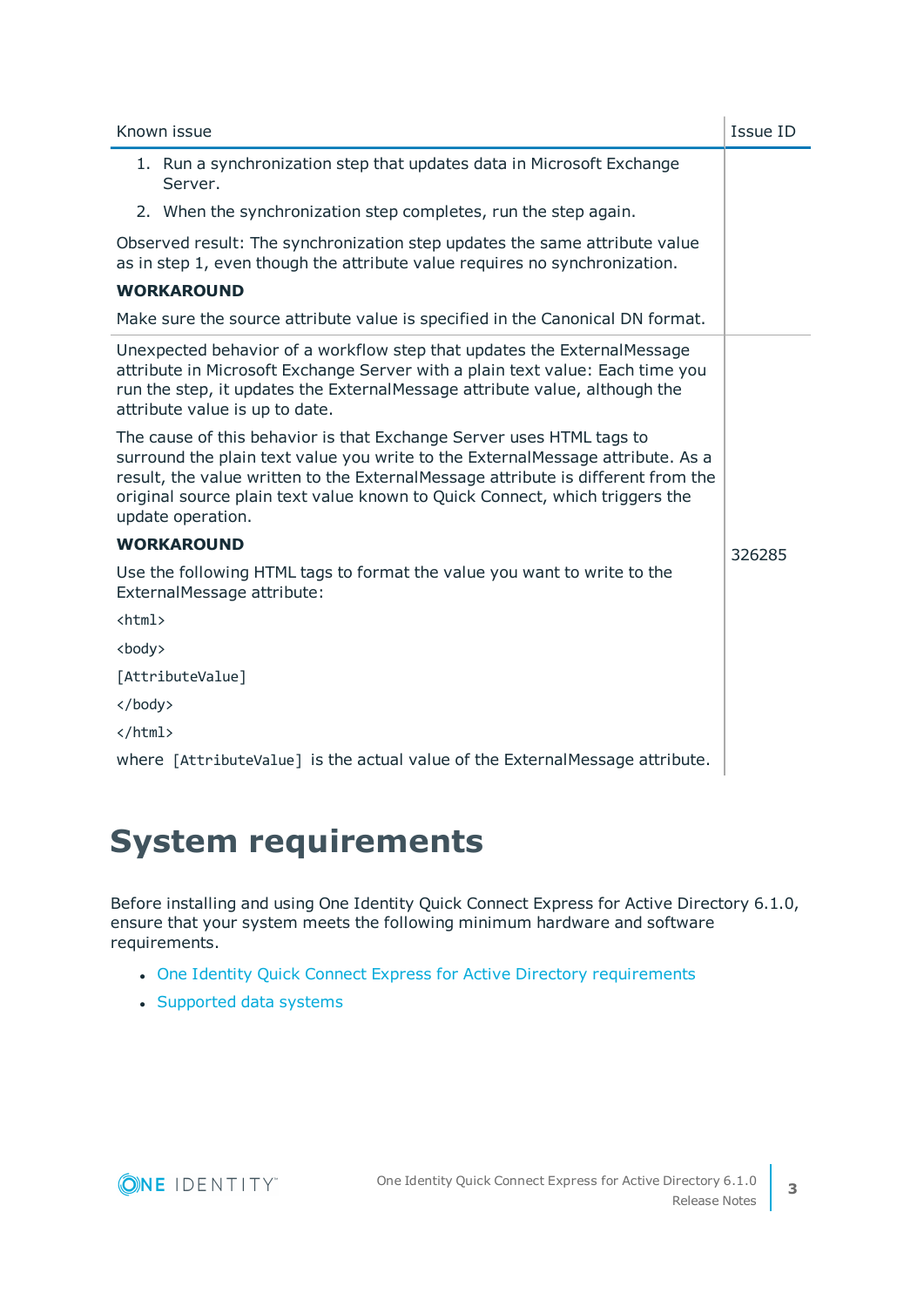# <span id="page-3-0"></span>**One Identity Quick Connect Express for Active Directory requirements**

|  |  |  |  |  |  |  |  | Table 2: One Identity Quick Connect Express for Active Directory requirements |
|--|--|--|--|--|--|--|--|-------------------------------------------------------------------------------|
|--|--|--|--|--|--|--|--|-------------------------------------------------------------------------------|

| <b>Requirement</b>                  | <b>Details</b>                                                                                                                       |
|-------------------------------------|--------------------------------------------------------------------------------------------------------------------------------------|
| Processor                           | 1 GHz or faster, x86 and x64 architecture is supported.                                                                              |
| Memory                              | 512 MB of RAM; 1 GB or more recommended.                                                                                             |
| Hard disk space                     | 250 MB or more of free disk space. The amount of required<br>hard disk space depends on the number of objects being<br>synchronized. |
| Operating system                    | Your computer must run one of the following operating<br>systems with or without any Service Pack (32- or 64-bit<br>edition):        |
|                                     | • Microsoft Windows Server 2019, Standard or Datacen-<br>ter edition                                                                 |
|                                     | • Microsoft Windows Server 2016, Standard or Datacen-<br>ter edition                                                                 |
|                                     | • Microsoft Windows Server 2012 R2, Standard or<br>Datacenter edition                                                                |
|                                     | • Microsoft Windows Server 2012, Standard or Datacen-<br>ter edition                                                                 |
| Sync Engine                         | One Identity Quick Connect One Identity Quick Connect Sync Engine version 6.1.0                                                      |
| <b>Exchange Server</b><br>Connector | If you plan to use the Exchange Server Connector, make<br>sure your computer has Windows PowerShell 3.0 installed.                   |

## <span id="page-3-1"></span>**Supported data systems**

Below are the data systems supported by the connectors included in the One Identity Quick Connect Express for Active Directory package.

**4**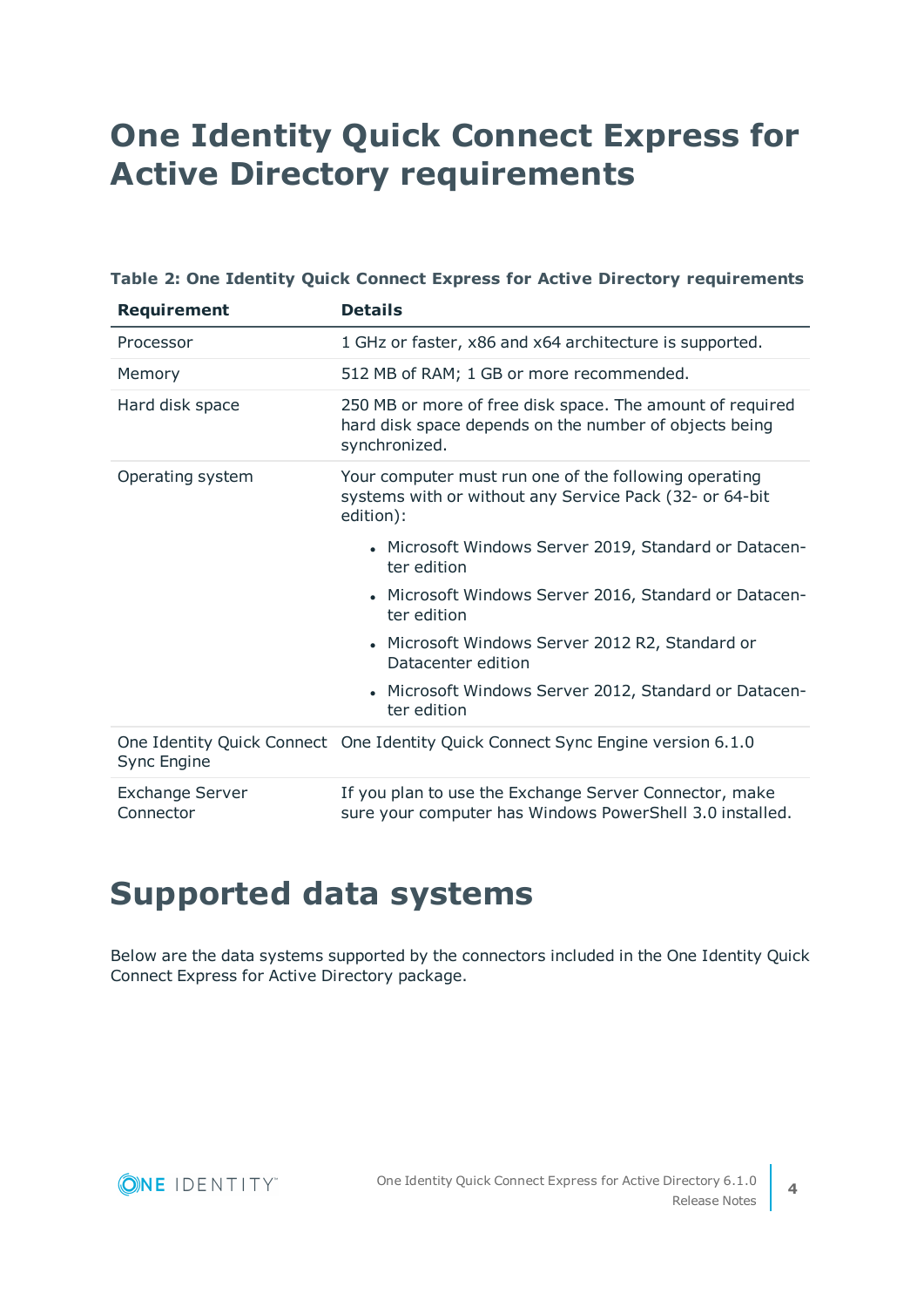| <b>Connector</b>                    | <b>Supported data systems</b>                  |
|-------------------------------------|------------------------------------------------|
| <b>Active Directory Connector</b>   | Active Directory supplied with                 |
|                                     | • Windows Server 2019                          |
|                                     | • Windows Server 2016                          |
|                                     | • Windows Server 2012 R2                       |
|                                     | • Windows Server 2012                          |
| AD LDS (ADAM) Connector             | AD LDS (ADAM) that can be installed under      |
|                                     | • Windows Server 2019                          |
|                                     | Windows Server 2016                            |
|                                     | Windows Server 2012 R2                         |
|                                     | Windows Server 2012                            |
| <b>Exchange Server Connector</b>    | • Microsoft Exchange Server 2019               |
|                                     | • Microsoft Exchange Server 2016               |
|                                     | • Microsoft Exchange Server 2013               |
|                                     | • Microsoft Exchange Server 2010               |
| Skype for Business Server Connector | Microsoft Skype for Business 2019<br>$\bullet$ |
|                                     | Microsoft Skype for Business 2016<br>$\bullet$ |
|                                     | Microsoft Skype for Business 2015              |

#### **Table 3: Supported data systems**

## **Upgrade and compatibility**

One Identity Quick Connect Express for Active Directory version 6.1.0 is upgradable from version 5.4.0 or later. For instructions, see Upgrade and installation [instructions.](#page-5-1)

## <span id="page-4-0"></span>**Product licensing**

Use of this software is governed by the Software Transaction Agreement found at [www.oneidentity.com/legal/sta.aspx](http://www.oneidentity.com/legal/sta.aspx). This software does not require an activation or license key to operate.

The product usage statistics can be used as a guide to show the scope and number of managed objects in QuickConnect for Active Directory.



**5**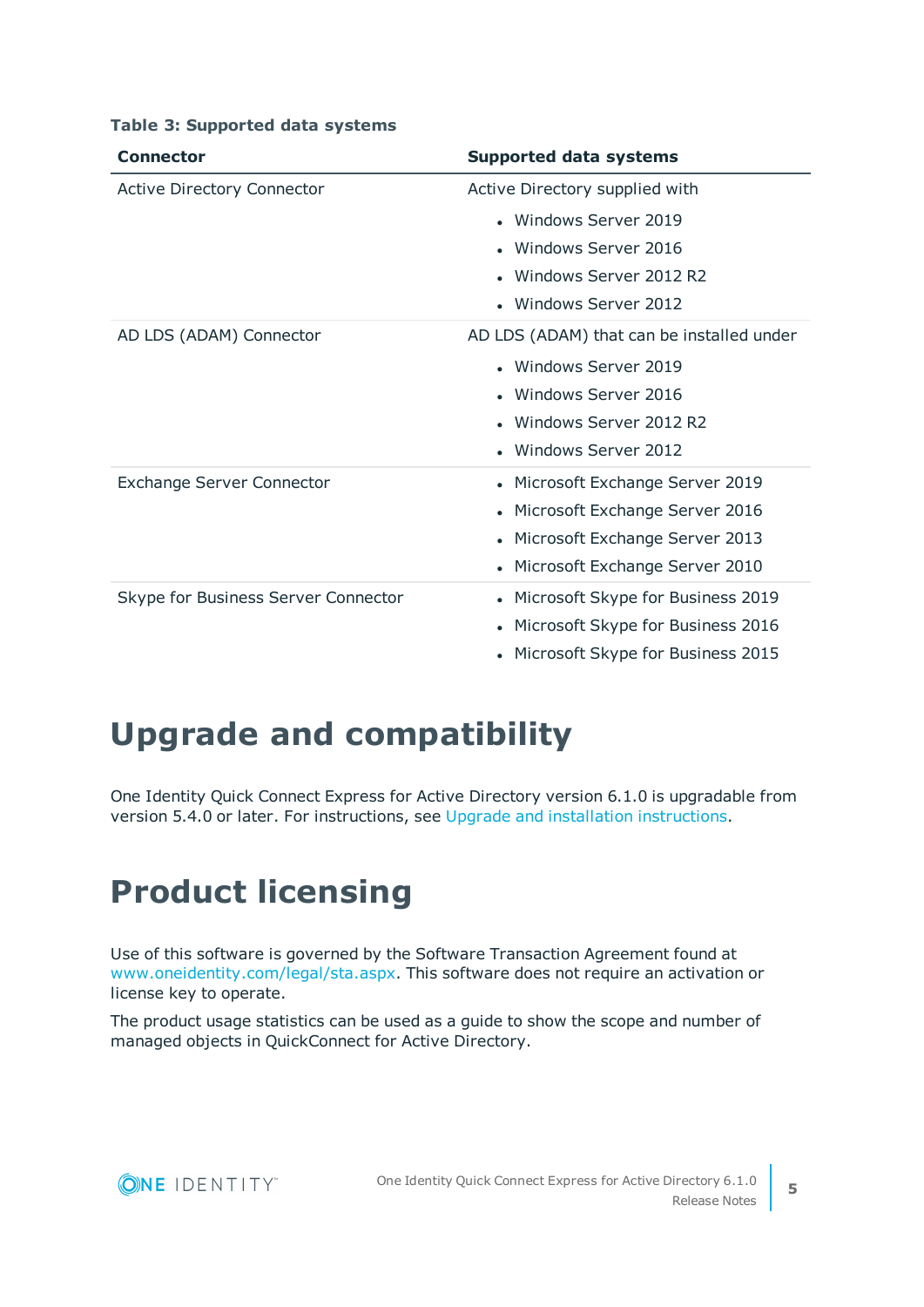# <span id="page-5-0"></span>**Getting started with One Identity Quick Connect Express for Active Directory 6.1.0**

• Upgrade and installation [instructions](#page-5-1)

#### <span id="page-5-1"></span>**Upgrade and installation instructions**

#### *To upgrade One Identity Quick Connect Express for Active Directory*

1. Upgrade One Identity Quick Connect Sync Engine to version 5.5.0, and then import configuration settings from the previous installation of One Identity Quick Connect Sync Engine.

For more information about upgrading One Identity Quick Connect Sync Engine and importing configuration settings, see the *One Identity Quick Connect Sync Engine 5.5.0 Administrator Guide*.

2. Install One Identity Quick Connect Express for Active Directory 6.1.0 on the computer on which One Identity Quick Connect Sync Engine 5.5.0 is installed.

For information about installing One Identity Quick Connect Express for Active Directory, see the Administrator Guide supplied with this release.

## **Globalization**

This section contains information about installing and operating this product in non-English configurations, such as those needed by customers outside of North America. This section does not replace the materials about supported platforms and configurations found elsewhere in the product documentation. This release is Unicode-enabled and supports any character set. It supports simultaneous operation with multilingual data. This release is targeted to support operations in the following regions: North America, Western Europe and Latin America, Central and Eastern Europe, Far-East Asia, Japan.

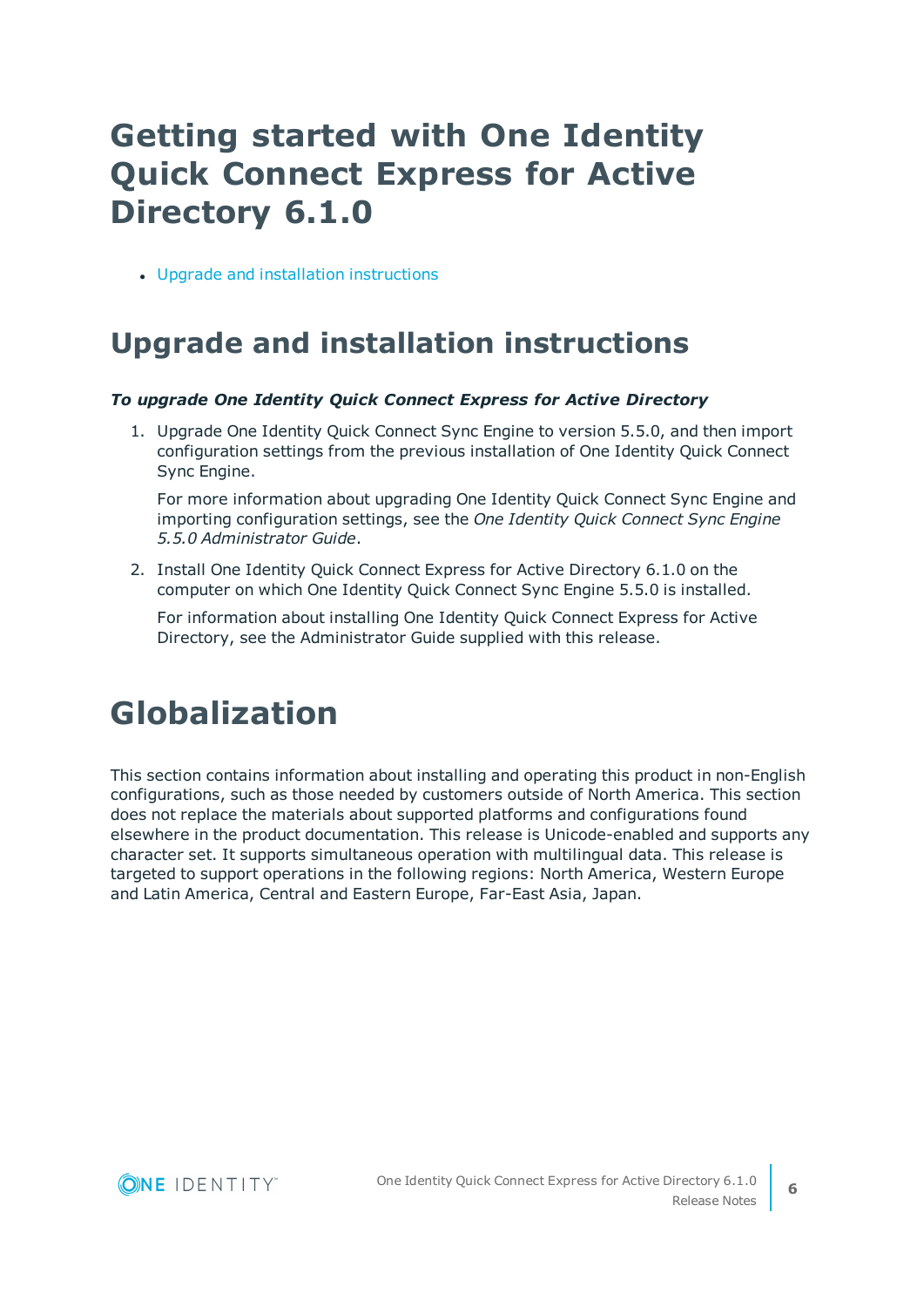### **About us**

One Identity solutions eliminate the complexities and time-consuming processes often required to govern identities, manage privileged accounts and control access. Our solutions enhance business agility while addressing your IAM challenges with on-premises, cloud and hybrid environments.

#### **Contacting us**

For sales or other inquiries, visit <https://www.oneidentity.com/company/contact-us.aspx> or call +1-800-306-9329.

#### **Technical support resources**

Technical support is available to One Identity customers with a valid maintenance contract and customers who have trial versions. You can access the Support Portal at [https://support.oneidentity.com/.](https://support.oneidentity.com/)

The Support Portal provides self-help tools you can use to solve problems quickly and independently, 24 hours a day, 365 days a year. The Support Portal enables you to:

- Submit and manage a Service Request
- View Knowledge Base articles
- Sign up for product notifications
- Download software and technical documentation
- View how-to-videos at [www.YouTube.com/OneIdentity](http://www.youtube.com/OneIdentity)
- Engage in community discussions
- Chat with support engineers online
- View services to assist you with your product